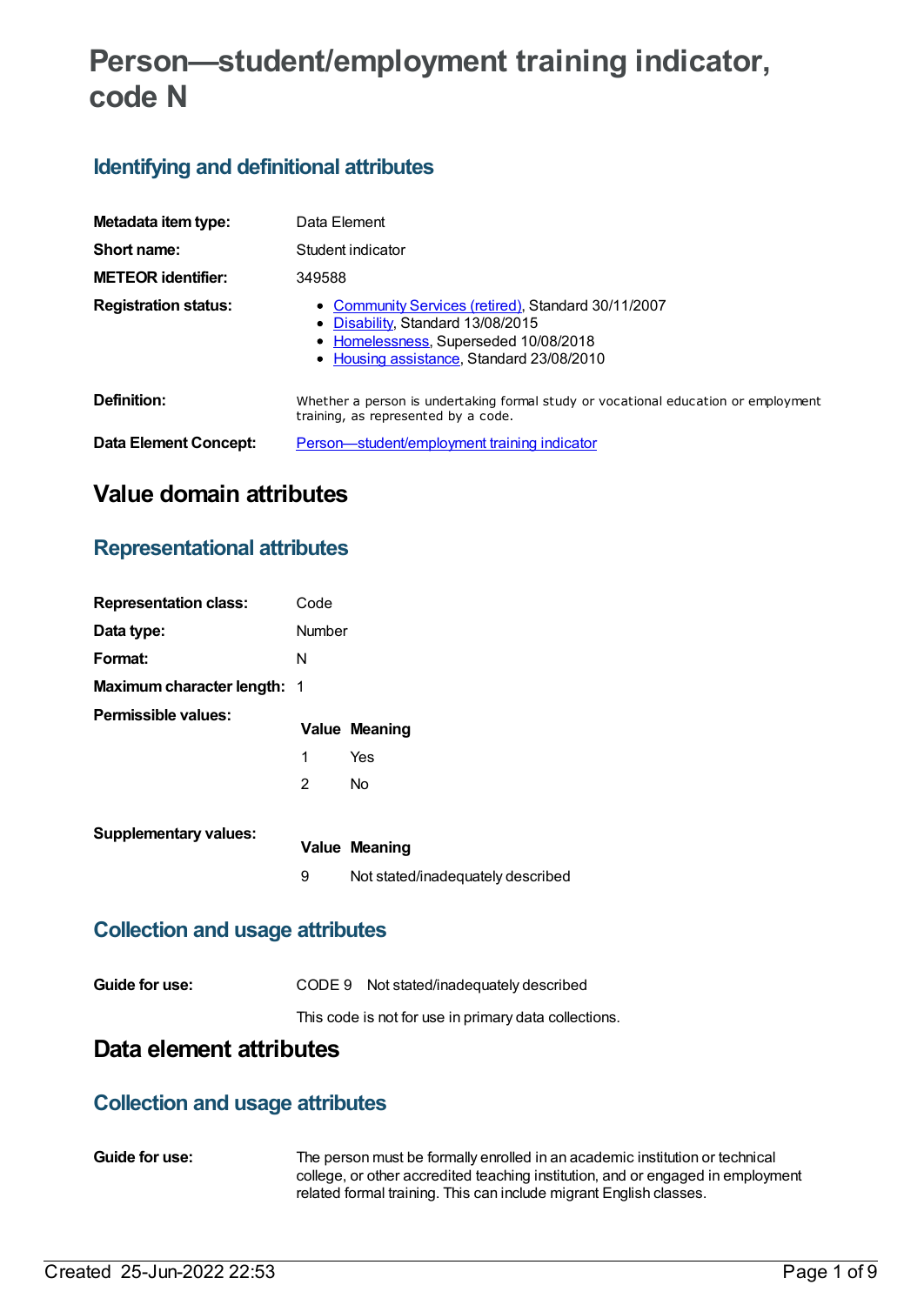### **Relational attributes**

| <b>Related metadata</b><br>references: | See also Person-student type, code N                                                                                                        |
|----------------------------------------|---------------------------------------------------------------------------------------------------------------------------------------------|
|                                        | • Community Services (retired), Standard 17/11/2010                                                                                         |
|                                        | • Disability, Standard 13/08/2015<br>• Homelessness, Superseded 10/08/2018                                                                  |
|                                        | • Housing assistance, Standard 23/08/2010                                                                                                   |
|                                        | Has been superseded by Person-student/employment training indicator.<br>yes/no/not stated/inadequately described code N                     |
|                                        | • Homelessness, Standard 10/08/2018                                                                                                         |
| <b>Implementation in Data Set</b>      |                                                                                                                                             |
| <b>Specifications:</b>                 | Disability services client details clusterCommunity Services (retired), Standard<br>10/04/2013                                              |
|                                        | Disability, Standard 13/08/2015                                                                                                             |
|                                        | <b>SAAP Client Collection National Minimum Data SetCommunity Services (retired),</b>                                                        |
|                                        | Retired 01/07/2011                                                                                                                          |
|                                        | <b>DSS</b> specific information:                                                                                                            |
|                                        | In the SAAP NMDS, this data element is collected a minimum of twice (for the<br>client):                                                    |
|                                        | • immediately before the support period starts; and<br>• immediately after the support period ends.                                         |
|                                        | Only one permissible value is selected in each case.                                                                                        |
|                                        |                                                                                                                                             |
|                                        | Specialist Homelessness Services NMDS 2011Homelessness, Superseded                                                                          |
|                                        | 01/05/2013                                                                                                                                  |
|                                        | Housing assistance, Superseded 01/05/2013                                                                                                   |
|                                        | <b>Implementation start date: 01/07/2011</b>                                                                                                |
|                                        | <b>DSS</b> specific information:                                                                                                            |
|                                        | In the Specialist Homelessness Services NMDS, this data element is collected<br>four times, for the following points in time:               |
|                                        | • one week before the start of the support period (the Service episode—<br>episode start date, DDMMYYYY);<br>• at the date of presentation; |
|                                        | • at the end of the reporting period (the Service event-last service provision                                                              |

date, DDMMYYYY); and at the end of the support period (the Service episode—episode end date, DDMMYYYY).

Only one permissible value is selected in each case.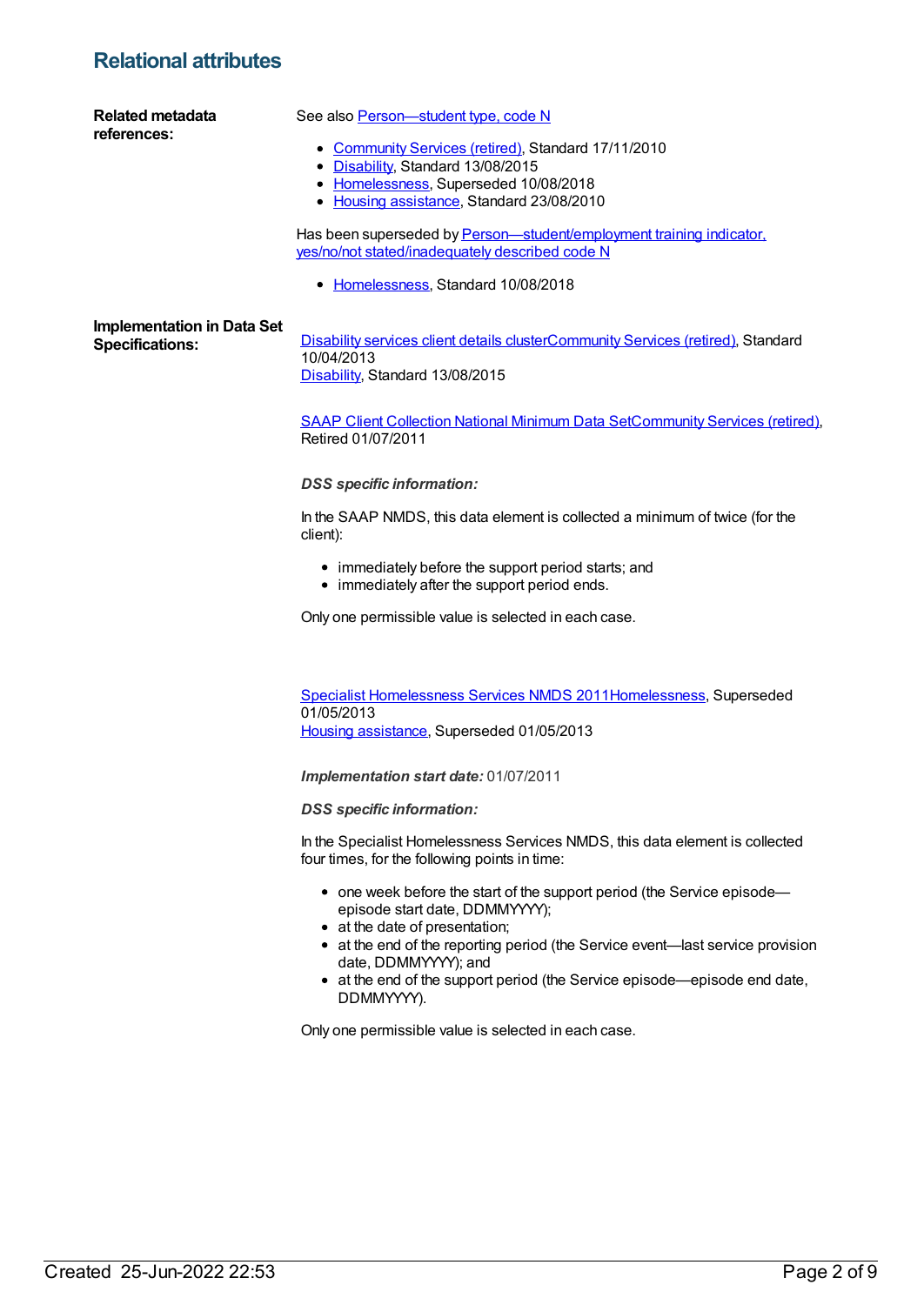### Specialist [Homelessness](https://meteor.aihw.gov.au/content/508954) Services NMDS 2012-1[3Homelessness](https://meteor.aihw.gov.au/RegistrationAuthority/14), Superseded 01/05/2013

Housing [assistance](https://meteor.aihw.gov.au/RegistrationAuthority/11), Superseded 01/05/2013

*Implementation start date:* 01/07/2012

*Implementation end date:* 30/06/2013

*DSS specific information:*

In the Specialist Homelessness Services NMDS, this data element is collected four times, for the following points in time:

- one week before the start of the support period (the Service episode episode start date, DDMMYYYY);
- at the date of presentation:
- at the end of the reporting period (the Service event—last service provision date, DDMMYYYY); and
- at the end of the support period (the Service episode—episode end date, DDMMYYYY).

Only one permissible value is selected in each case.

Specialist [Homelessness](https://meteor.aihw.gov.au/content/505626) Services NMDS 2013-1[4Homelessness](https://meteor.aihw.gov.au/RegistrationAuthority/14), Superseded 26/08/2014 Housing [assistance](https://meteor.aihw.gov.au/RegistrationAuthority/11), Superseded 26/08/2014

*Implementation start date:* 01/07/2013

*Implementation end date:* 30/06/2014

*Conditional obligation:*

In the Specialist Homelessness Services NMDS, this item is only asked of clients.

*DSS specific information:*

In the Specialist Homelessness Services NMDS, this data element is collected four times, for the following points in time:

- one week before the start of the support period (the Service episodeepisode start date, DDMMYYYY)
- at the date of presentation
- at the end of the reporting period (the Service event—last service provision date, DDMMYYYY)
- at the end of the support period (the Service episode—episode end date, DDMMYYYY).

Only one permissible value is selected in each case.

This collection records a response of Don't Know (CODE 99), which is equivalent to the code Not stated/Inadequately described (CODE 9) in the Standard.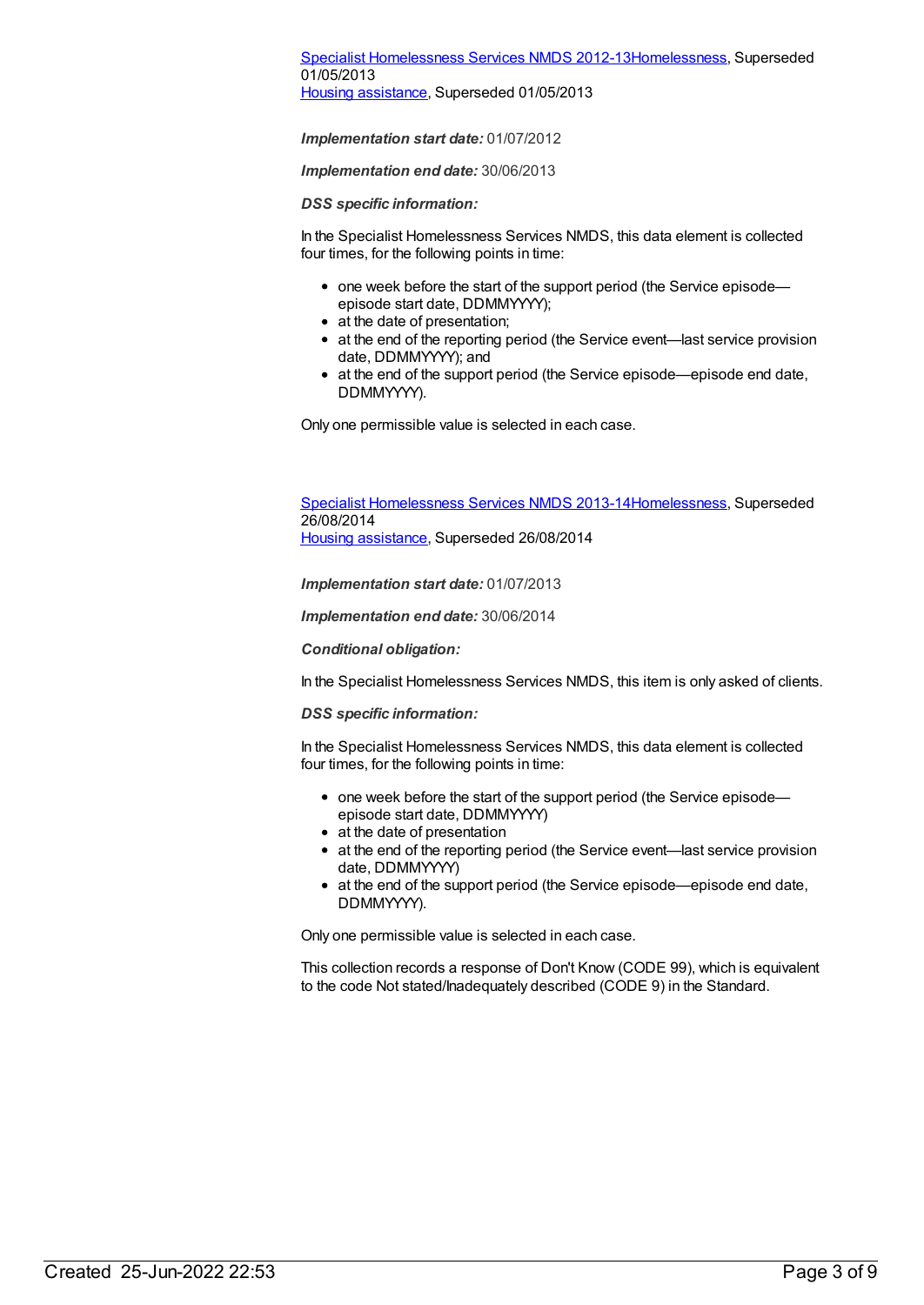Specialist [Homelessness](https://meteor.aihw.gov.au/content/581255) Services NMDS 2014-1[5Homelessness](https://meteor.aihw.gov.au/RegistrationAuthority/14), Superseded 24/11/2016 Housing [assistance](https://meteor.aihw.gov.au/RegistrationAuthority/11), Superseded 24/11/2016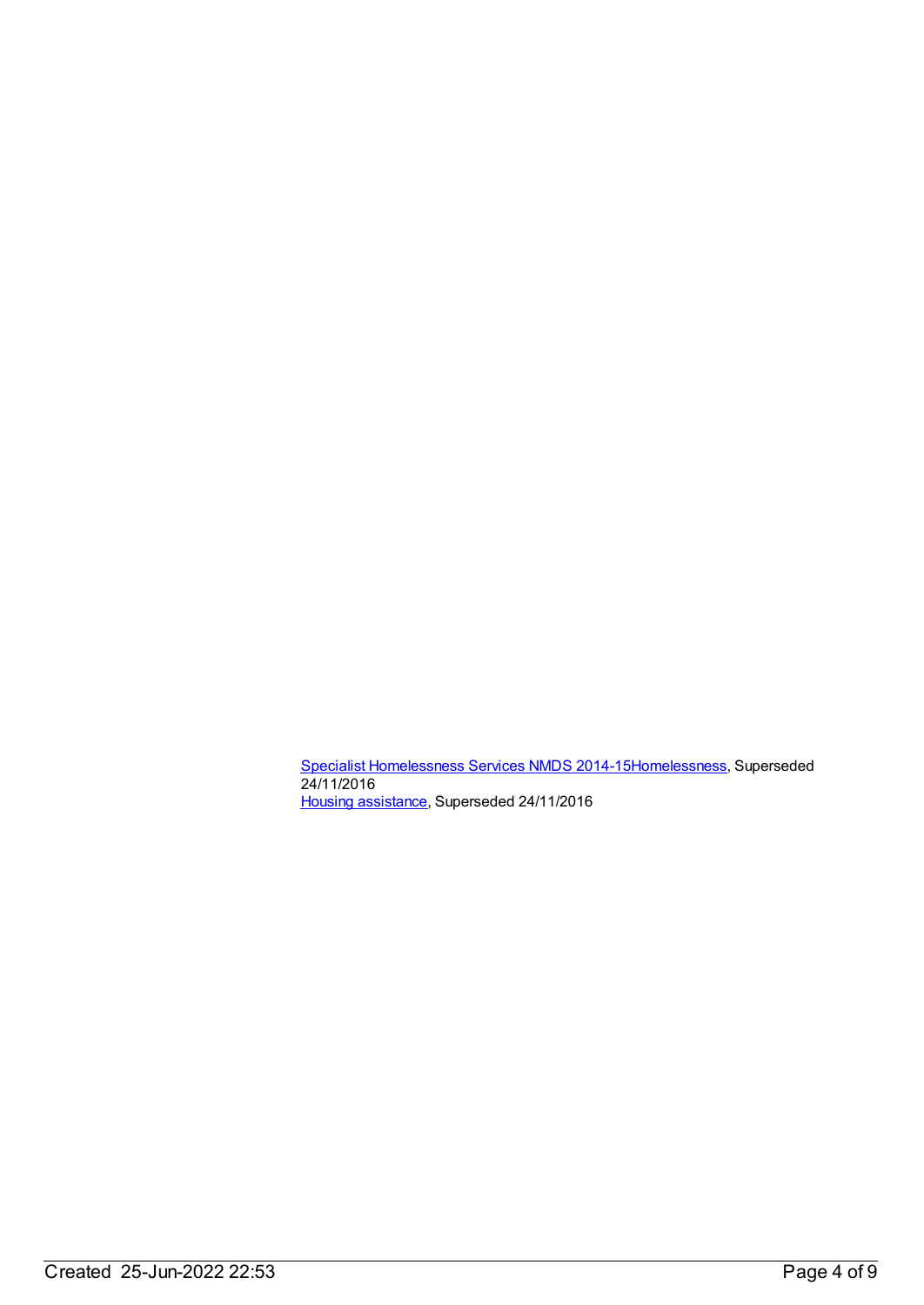*Implementation start date:* 01/07/2014

*Implementation end date:* 30/06/2015

*Conditional obligation:*

In the Specialist Homelessness Services NMDS, this item is only asked of clients.

*DSS specific information:*

In the Specialist Homelessness Services NMDS, this data element is collected four times, for the following points in time:

- one week before the start of the support period (the Service episode episode start date, DDMMYYYY)
- at the date of presentation
- at the end of the reporting period (the Service event—last service provision date, DDMMYYYY)
- at the end of the support period (the Service episode—episode end date, DDMMYYYY).

Only one permissible value is selected in each case.

This collection records a response of Don't Know (CODE 99), which is equivalent to the code Not stated/Inadequately described (CODE 9) in the Standard.

Specialist [Homelessness](https://meteor.aihw.gov.au/content/658005) Services NMDS 2015-1[7Homelessness](https://meteor.aihw.gov.au/RegistrationAuthority/14), Superseded 24/11/2016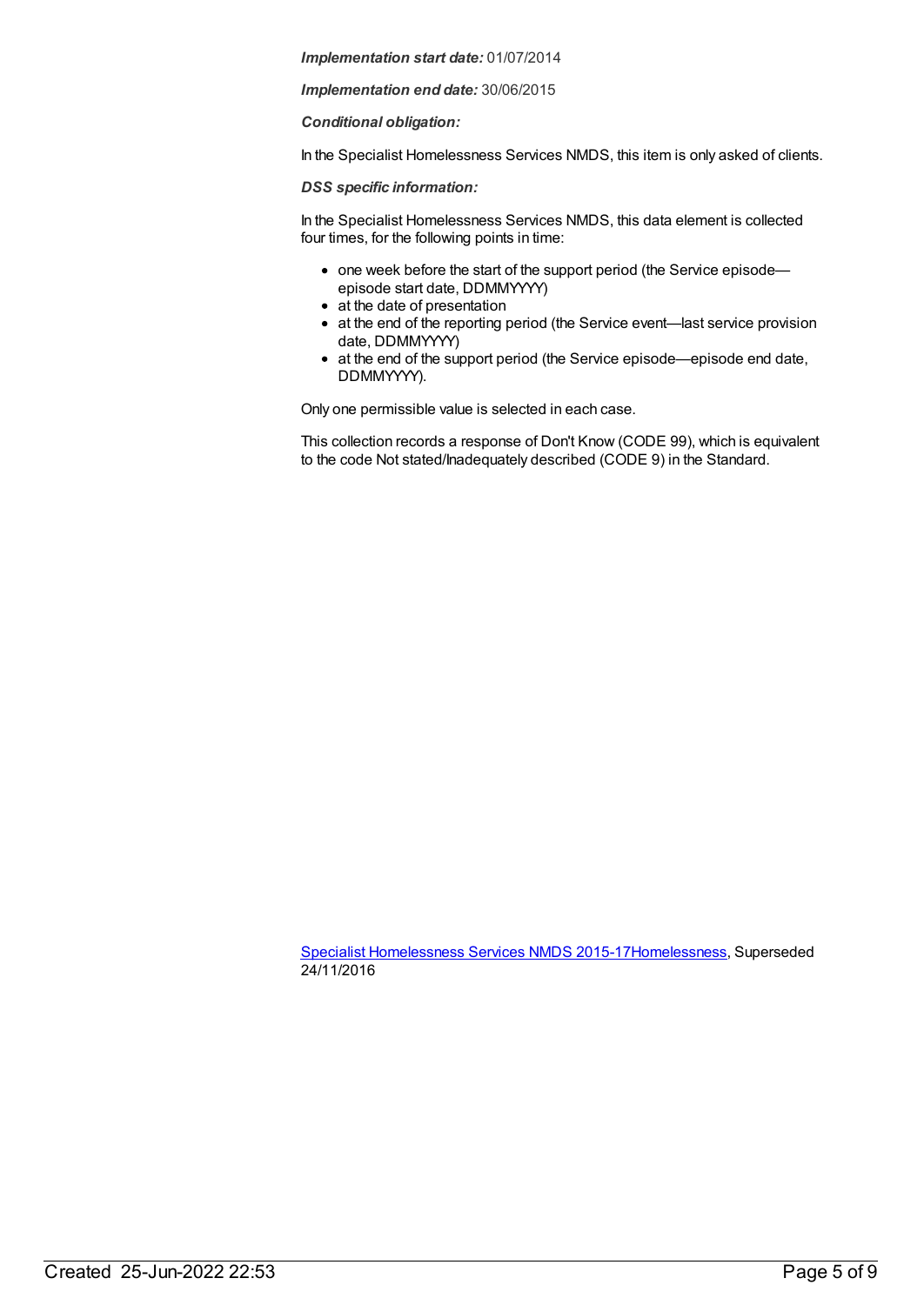*Implementation start date:* 01/07/2015

*Implementation end date:* 30/06/2017

*Conditional obligation:*

In the Specialist Homelessness Services NMDS, this item is only asked of clients.

*DSS specific information:*

In the Specialist Homelessness Services NMDS, this data element is collected four times, for the following points in time:

- one week before the start of the support period (the Service episode episode start date, DDMMYYYY)
- at the date of presentation
- at the end of the reporting period (the Service event—last service provision date, DDMMYYYY)
- at the end of the support period (the Service episode—episode end date, DDMMYYYY).

Only one permissible value is selected in each case.

This collection records a response of Don't Know (CODE 99), which is equivalent to the code Not stated/Inadequately described (CODE 9) in the Standard.

Specialist [Homelessness](https://meteor.aihw.gov.au/content/650006) Services NMDS 2017-1[9Homelessness](https://meteor.aihw.gov.au/RegistrationAuthority/14), Superseded 10/08/2018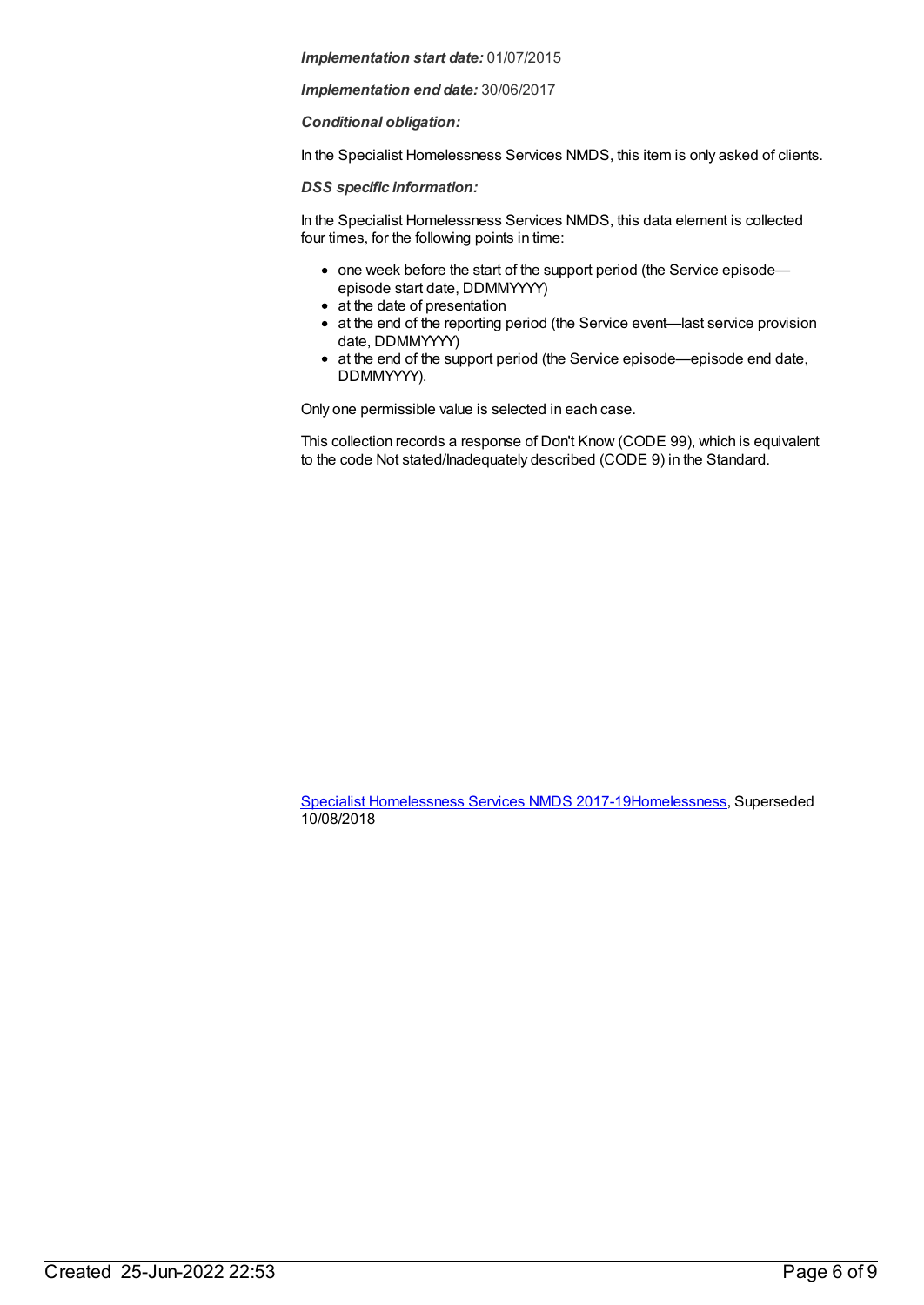*Implementation start date:* 01/07/2017

*Implementation end date:* 30/06/2019

*Conditional obligation:*

In the Specialist Homelessness Services NMDS, this item is only asked of clients.

*DSS specific information:*

In the Specialist Homelessness Services NMDS, this data element is collected four times, for the following points in time:

- one week before the start of the support period (the Service episode episode start date, [DDMMYYYY\)](file:///content/338558)
- at the date of presentation
- at the end of the reporting period (the **Service [event—last](file:///content/323253) service provision** date, DDMMYYYY)
- at the end of the support period (the Service [episode—episode](file:///content/270160) end date, DDMMYYYY).

Only one permissible value is selected in each case.

This collection records a response of Don't Know (Code 99), which is equivalent to the code Not stated/Inadequately described (Code 9) in the Standard.

| Implementation in<br>Indicators: | <b>Used as Numerator</b>                                                                                                                                                                                                                                                               |
|----------------------------------|----------------------------------------------------------------------------------------------------------------------------------------------------------------------------------------------------------------------------------------------------------------------------------------|
|                                  | National Indigenous Reform Agreement: P26a-Proportion of Indigenous 18-24<br>year olds engaged in full-time employment, education or training at or above<br>Certificate III (Census Data), 2010Community Services (retired), Superseded<br>04/04/2011                                 |
|                                  | National Indigenous Reform Agreement: P26b-Proportion of Indigenous 18-24<br>year olds engaged in full-time employment, education or training at or above<br>Certificate III (Survey Data), 2010Community Services (retired), Superseded<br>04/04/2011                                 |
|                                  | National Indigenous Reform Agreement: P26b-Proportion of Indigenous 18-24<br>year olds engaged in full-time employment, education or training at or above<br>Certificate III (Survey Data), 2010Community Services (retired), Superseded<br>04/04/2011                                 |
|                                  | National Indigenous Reform Agreement: P27a-Proportion of Indigenous 20-64<br>year olds with or working towards a post-school qualification in AQF Certificate III.<br>IV, Diploma or Advanced Diploma (Census data), 2010Community Services<br>(retired), Superseded 04/04/2011        |
|                                  | National Indigenous Reform Agreement: P27b-Proportion of Indigenous 20-64<br>year olds with or working towards a post-school qualification in AQF Certificate III.<br><b>N</b> , Diploma or Advanced Diploma (Survey data), 2010Community Services<br>(retired), Superseded 04/04/2011 |

National Indigenous Reform Agreement: [P27b-Proportion](https://meteor.aihw.gov.au/content/396918) of Indigenous 20-64 year olds with or working towards a post-school qualification in AQF Certificate III, IV, Diploma or Advanced Diploma (Survey data), [2010Community](https://meteor.aihw.gov.au/RegistrationAuthority/1) Services (retired), Superseded 04/04/2011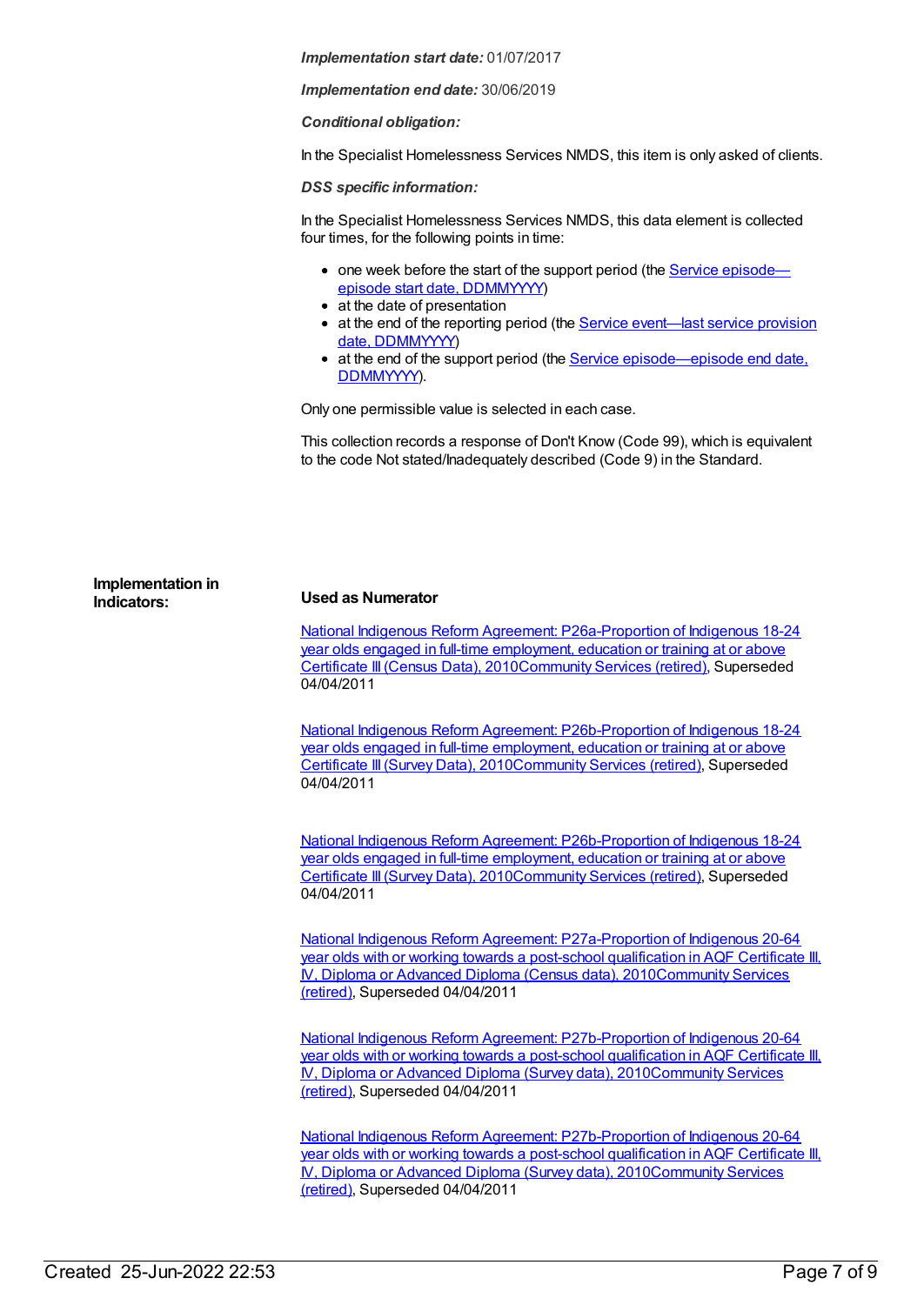National Indigenous Reform Agreement: PI [15a-Proportion](https://meteor.aihw.gov.au/content/484375) of Indigenous 20-64 year olds with or working towards a post-school qualification in Certificate level III or above, (Census data) 201[3Indigenous](https://meteor.aihw.gov.au/RegistrationAuthority/6), Superseded 13/12/2013

National Indigenous Reform Agreement: PI [15a-Proportion](https://meteor.aihw.gov.au/content/525738) of Indigenous 20-64 year olds with or working towards a post-school qualification in Certificate level III or above, (Census data) 201[4Indigenous](https://meteor.aihw.gov.au/RegistrationAuthority/6), Superseded 24/11/2014

National Indigenous Reform Agreement: PI [15b-Proportion](https://meteor.aihw.gov.au/content/484377) of Indigenous 20-64 year olds with or working towards a post-school qualification in Certificate level III or above (survey data), 2013[Indigenous,](https://meteor.aihw.gov.au/RegistrationAuthority/6) Superseded 13/12/2013

National Indigenous Reform Agreement: PI [15b-Proportion](https://meteor.aihw.gov.au/content/484377) of Indigenous 20-64 year olds with or working towards a post-school qualification in Certificate level III or above (survey data), 2013[Indigenous,](https://meteor.aihw.gov.au/RegistrationAuthority/6) Superseded 13/12/2013

National Indigenous Reform Agreement: PI [15b-Proportion](https://meteor.aihw.gov.au/content/525731) of Indigenous 20-64 year olds with or working towards a post-school qualification in Certificate level III or above (survey data), 2014[Indigenous,](https://meteor.aihw.gov.au/RegistrationAuthority/6) Superseded 24/11/2014

National Indigenous Reform Agreement: PI 15b-Proportion of Indigenous 20-64 year olds with or working towards a post-school qualification in Certificate level III or above (survey data), [2014Indigenous,](https://meteor.aihw.gov.au/content/525731) Superseded 24/11/2014

National Indigenous Reform Agreement: PI [26a-Proportion](https://meteor.aihw.gov.au/content/425809) of Indigenous 18-24 year olds engaged in full-time employment, education or training at or above Certificate III(Census Data), 201[1Indigenous,](https://meteor.aihw.gov.au/RegistrationAuthority/6) Superseded 01/07/2012

National Indigenous Reform Agreement: PI [26a-Proportion](https://meteor.aihw.gov.au/content/438735) of Indigenous 18-24 year olds engaged in full-time employment, education or training at or above Certificate III (Census Data), 201[2Indigenous,](https://meteor.aihw.gov.au/RegistrationAuthority/6) Superseded 13/06/2013

National Indigenous Reform Agreement: PI [26b-Proportion](https://meteor.aihw.gov.au/content/425811) of Indigenous 18-24 year olds engaged in full-time employment, education or training at or above Certificate III(Survey Data), 2011[Indigenous,](https://meteor.aihw.gov.au/RegistrationAuthority/6) Superseded 01/07/2012

National Indigenous Reform Agreement: PI [26b-Proportion](https://meteor.aihw.gov.au/content/425811) of Indigenous 18-24 year olds engaged in full-time employment, education or training at or above Certificate III (Survey Data), 2011[Indigenous,](https://meteor.aihw.gov.au/RegistrationAuthority/6) Superseded 01/07/2012

National Indigenous Reform Agreement: PI [26b-Proportion](https://meteor.aihw.gov.au/content/438740) of Indigenous 18-24 year olds engaged in full-time employment, education or training at or above Certificate III(Survey Data), 2012[Indigenous,](https://meteor.aihw.gov.au/RegistrationAuthority/6) Superseded 13/06/2013

National Indigenous Reform Agreement: PI [26b-Proportion](https://meteor.aihw.gov.au/content/438740) of Indigenous 18-24 year olds engaged in full-time employment, education or training at or above Certificate III (Survey Data), 2012[Indigenous,](https://meteor.aihw.gov.au/RegistrationAuthority/6) Superseded 13/06/2013

National Indigenous Reform Agreement: PI [27a-Proportion](https://meteor.aihw.gov.au/content/425813) of Indigenous 20-64 year olds with or working towards a post-school qualification in Certificate III or above, (Census data) 2011[Indigenous](https://meteor.aihw.gov.au/RegistrationAuthority/6), Superseded 01/07/2012

National Indigenous Reform Agreement: PI [27a-Proportion](https://meteor.aihw.gov.au/content/438744) of Indigenous 20-64 year olds with or working towards a post-school qualification in Certificate level III or above, (Census data) 201[2Indigenous](https://meteor.aihw.gov.au/RegistrationAuthority/6), Superseded 13/06/2013

National Indigenous Reform Agreement: PI [27b-Proportion](https://meteor.aihw.gov.au/content/425815) of Indigenous 20-64 year olds with or working towards a post-school qualification in Certificate III or above (Survey data), 2011[Indigenous,](https://meteor.aihw.gov.au/RegistrationAuthority/6) Superseded 01/07/2012